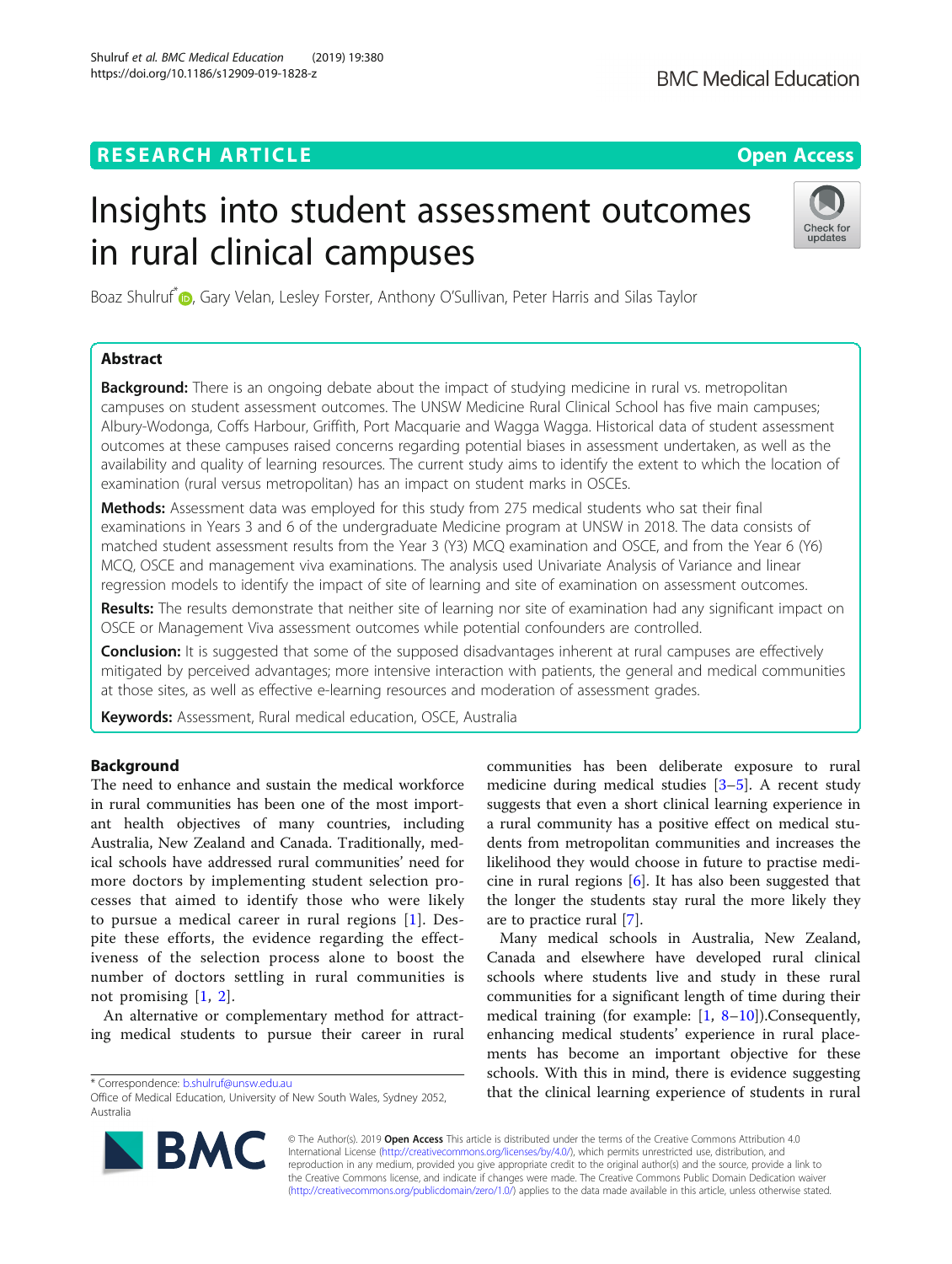settings also has positive impacts on their performance in clinical skills assessments [[11\]](#page-7-0). It has also been reported that students' learning experience in rural settings is associated with subsequent rural career choices [[11,](#page-7-0) [12\]](#page-7-0). Possible explanations for such impact of rural clinical experiences might be related to the nature of rural settings, whereby students are most commonly engaged in more intimate clinical settings learning in smaller groups which foster greater personal interactions with clinicians and the community, and experiencing a lower ratio of medical students to available patients [[13](#page-7-0)–[15\]](#page-7-0).

Despite the evidence supporting the efficacy of rural clinical learning experiences on outcomes for medical students, it remains open to conjecture whether the grades of students who study and are assessed in rural clinical settings are related more to the learning experience, or whether the clinical skills assessment undertaken itself plays a role [[16\]](#page-7-0). For example, compared with metropolitan settings, in rural communities student engagement with clinical and academic staff is more intensive, since they live and work within the same community and the daily interaction either within the working/learning environment or after hours is often unavoidable [[17,](#page-8-0) [18\]](#page-8-0).On the other hand, studies on potential biases impacting on examiner marking in OSCEs suggest that such examiner familiarity with students has a positive bias on student grades [\[19](#page-8-0), [20\]](#page-8-0).

The current study aims to identify the extent to which the location of examination (rural as compared with metropolitan) has an impact on student marks in OSCEs.

#### Methods

#### Setting

The UNSW Medicine Rural Clinical School has five main campuses – at Albury-Wodonga, Coffs Harbour, Griffith, Port Macquarie and Wagga Wagga. With the exception of Port Macquarie where students can undertake their entire course, students can spend up to 4 years of the 6-year Medicine program at a rural campus where they are taught predominantly by local clinicians and a smaller group of clinical academics. In total, approximately 50 students complete Year 3 in a rural campus and around 70 students undertake the last 2 years of their studies and sit their final exams in these country settings. UNSW Medicine has four main metropolitan campuses all based in Sydney.

This study employed assessment data from one cohort of medical students ( $N = 275$ ) who sat their final examinations in Year 3 (in 2015) and Year 6 (in 2018) of the undergraduate Medicine program at UNSW. The data was received from the student administration office in February 2019. Data consist of matched student

assessment results (total examination marks) from the Year 3 (Y3) MCQ examination and OSCE, as well as from the Year 6 (Y6) MCQ, OSCE and management viva examinations. The MCQ examinations were all conducted and answered online, and all students participated in the MCQ examination at the identical time independent of their rural or metropolitan site. For the OSCE and management viva examinations, questions are selected from an Assessment Item Bank so that all questions are the same at all rural and metropolitan sites for examinations held at the same date and time. Examination supervisor and examiners guidelines are prepared and distributed to all examination sites in advance. The rural OSCE and management viva examinations are always held at the same date and time as metropolitan sites. Most examiners remain in their teaching / clinical settings, although a few examiners move sites. For OSCE and viva examinations, the grading is performed on iPads and the grading criteria are identical for all metropolitan and rural sites. Following completion of the examinations the iPads are synchronised and all grading data and comments are electronically downloaded to the UNSW Medicine administration site in Sydney. In addition, data include site of clinical learning (home site) in Y3 and Y6, as well as the site for each examination, including whether the site was rural or metropolitan. Due to ethical requirements, the data does not include any individual characteristics of either students or examiners. Note that student and examiner individual characteristic data was not necessary for the analysis.

#### Statistical analysis

The analysis employed Univariate Analysis of Variance to identify the impact of site of learning and site of examination on assessment outcomes. Partial η 2[[21](#page-8-0)] was used to compare the relative effect size (impact) of the independent variable on each assessment outcome (dependent variable). It is noted that partial  $\eta^2$  is not the most accurate measure of effect size compared with Cohen's d when more than one category is assessed. However, as a *relative* measure partial  $\eta^2$  is practical and acceptable [[22\]](#page-8-0). The large number of sites reduces the statistical power and therefore additional analysis took place where type of site (Rural/ Metropolitan) was used rather than the named site. This was undertaken under the assumption that rural campuses share some common features which make them different to Metropolitan campuses [\[4](#page-7-0), [6](#page-7-0), [17](#page-8-0)]. This also required adding a variable indicating whether the students were assessed in the same or different site where they had studies. Using features (rural/Metropolitan and same/different) increased the statistical power as well as made this analysis more generalisable.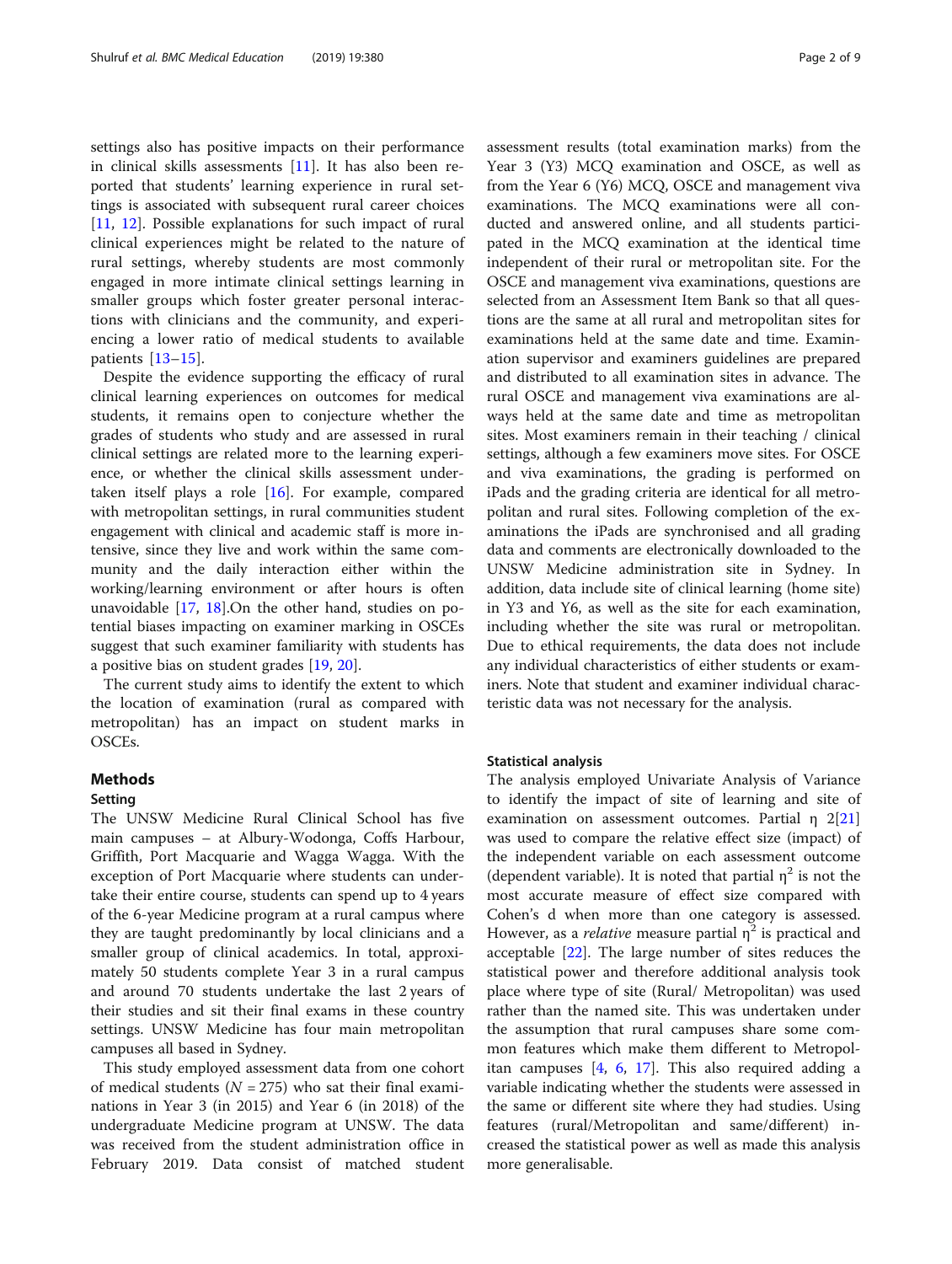Multiple linear regressions were used to identify the impact of sites of learning and examination (rural/ metropolitan) on assessment outcomes.

It is acknowledged that education data may not always fully meet the assumption of normality. Yet, in reality if the data distribution is not extreme the risk of Type 1 & 2 errors is negligible [[23\]](#page-8-0). The MCQ, OSCE and Management Viva data were tested for normality and the OSCE and Management viva appeared to not meeting the normal distribution but the breach was minimal (Kurtosis <  $|4.65|$ ; and Skewness <  $|1.53|$ ). That deviation from the normal distribution is small and should have not impacted the adequacy of the analysis [\[23](#page-8-0)]. The independent variables were tested for colinearity and found not to collinear (VIF < 2.4). The analysis was undertaken using SPSS v24 [[24](#page-8-0)].

#### Results

The impact of clinical assessment site on OSCE results was the largest among the variables considered, yet not statistically significant (partial  $\eta^2$  = .745;  $p$  = .08) once impacts of home site and MCQ results are accounted for. Home site did not have any significant impact on OSCE results. However, MCQ results had small, yet statistically significant (partial  $\eta$ 2 = .157; *p* < .001) impact on the OSCE results once home and examination sites are controlled for (Table 1). It was also found that home site in either Y3 or Y6 had no significant impact on Y6 MCQ's. The only impact on Y6 MCQ results was of the Y3 MCQ results (partial  $\eta^2$  = .223,  $p < .001$ ) (Table [2\)](#page-3-0).

The next three analyses aimed to identify factors impacting each of the three main assessments undertaken at the end of Y6. These are high-stakes examinations, since passing all three of them is required for graduation.

The impact of examination site in Y6was estimated using Univariate analysis as follows: Dependent variable: Score in the type of examination (OSCE, MCQ, Viva); Fixed Factor: Site of the examination for each type of examination (as above); Random Factors: Y3 home site and Y6 home site; and Covariate: Y3MCQ results, Y3OSCE results, and two of the three Y6 results that are not the dependent variable, i.e. two ofY6MCQ, OSCE and Management Viva. In this way, the impact of the examination site on the examination results was assessed while most of the other important variables are controlled.

The results demonstrate that once all other variables are held constant (i.e. controlled) the examination site had no significant impact on the examination results (Tables [3,](#page-4-0) [4](#page-5-0) and [5](#page-6-0)).

The final set of analyses consisted of two linear regression models which aimed to identify whether the location of the respective examinations matching the students' home site (that is, the student both learned in and was examined in the same location) had any meaningful impact on the students' performance which would be reflected in exam results. This analysis also included for Y3 MCQ and OSCE as control variables.

The results demonstrate that the Y6OSCE results were positively impacted only byY3 OSCE, Y6Management Viva and Y6MCQ results, whereas Y3and Y6home site or whether Y6home site was different to Y6OSCE site did not have any statistically significant impact on grades (Table [6](#page-6-0)).

Similar results were found regarding the factors impacting the Y6 Management Viva results. Only Y6OSCE and MCQ outcomes had positive and statistically significant impacts on Y6Management Viva grades, whereas Y3and Y6 home site or whether Y6 home site was different to Y6Management Viva site did not have any statistically significant impact on grades (Table [7\)](#page-7-0).

| Source                      | Type III Sum of Squares | df             | Mean Square        | F      | Sig.  | Partial n2 |
|-----------------------------|-------------------------|----------------|--------------------|--------|-------|------------|
| Intercept                   | 186.036                 |                | 186.036            | 23.843 | 0.000 | 0.094      |
|                             | 1783.433                | 228.566        | $7.803^{\circ}$    |        |       |            |
| Y3 MCQ                      | 331.269                 |                | 331.269            | 42.337 | 0.000 | 0.157      |
|                             | 1784.013                | 228            | 7.825 <sup>b</sup> |        |       |            |
| Y3 OSCE Site                | 66.408                  | 4              | 16.602             | 3.877  | 0.080 | 0.746      |
|                             | 22.568                  | 5.27           | $4.283^{c}$        |        |       |            |
| Y3 Home Site                | 6.229                   | $\overline{4}$ | 1.557              | 0.353  | 0.834 | 0.189      |
|                             | 26.654                  | 6.039          | 4.414 <sup>d</sup> |        |       |            |
| Y3 OSCE Site * Y3 Home Site | 26.447                  | 6              | 4.408              | 0.563  | 0.759 | 0.015      |
|                             | 1784.013                | 228            | 7.825 <sup>b</sup> |        |       |            |

**Table 1** Factors impacting Y3 OSCE results: univariate analysis, tests of between-subjects effects

<sup>a</sup>.003 MS(Y3 Home Site) + .001 MS(Y3 OSCE Site \* Y3 Home Site) + .996 MS(Error)

<sup>b</sup>MS(Error)

<sup>c</sup>1.037 MS(Y3 OSCE Site \* Y3 Home Site) - .037 MS(Error)

d .998 MS(Y3 OSCE Site \* Y3 Home Site) + .002 MS(Error)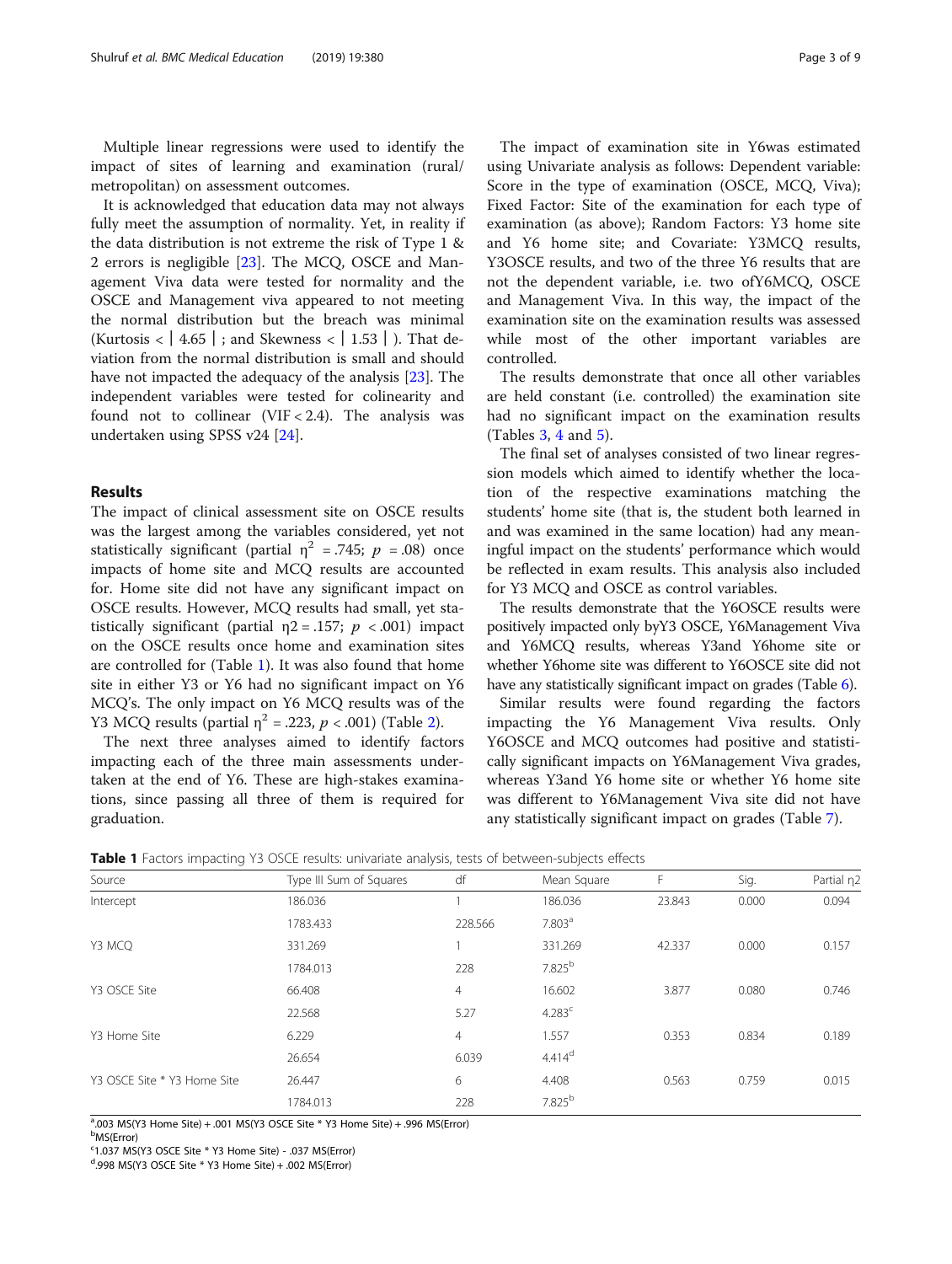<span id="page-3-0"></span>Table 2 Factors impacting Y6 MCQ results: univariate analysis, tests of between-subjects effects

| Source                      | Type III Sum of Squares | df      | Mean Square         | F      | Sig.  | Partial n2 |
|-----------------------------|-------------------------|---------|---------------------|--------|-------|------------|
| Intercept                   | 144.988                 |         | 144.988             | 4.478  | 0.035 | 0.02       |
|                             | 7262.994                | 224.297 | 32.381 <sup>a</sup> |        |       |            |
| Y3 MCQ                      | 2034.236                |         | 2034.236            | 63.036 | 0.000 | 0.223      |
|                             | 7099.576                | 220     | 32.271 <sup>b</sup> |        |       |            |
| Y6 Home Site                | 140.892                 | 3       | 46.964              | 1.459  | 0.236 | 0.074      |
|                             | 1766.526                | 54.872  | 32.194 <sup>c</sup> |        |       |            |
| Y3 Home Site                | 409.823                 | 9       | 45.536              | 1.416  | 0.236 | 0.346      |
|                             | 775.594                 | 24.123  | 32.151 <sup>d</sup> |        |       |            |
| Y6 Home Site * Y3 Home Site | 481.783                 | 15      | 32.119              | 0.995  | 0.461 | 0.064      |
|                             | 7099.576                | 220     | 32.271 <sup>b</sup> |        |       |            |

<sup>a</sup>.008 MS(Y3 Home Site) - .000 MS(Y6 Home Site \* Y3 Home Site) + .992 MS(Error)

<sup>b</sup>MS(Error)

<sup>c</sup>.508 MS(Y6 Home Site \* Y3 Home Site) + .492 MS(Error)

d .787 MS(Y6 Home Site \* Y3 Home Site) + .213 MS(Error)

#### **Discussion**

The current study aimed to identify how sites of students' clinical learning and examinations (rural as compared with metropolitan) as well as other related factors may impact final year medical students' results across three assessment types - MCQ, OSCE and Management Viva.

The results demonstrate that neither site of learning nor site of examination had any significant impact on the outcomes in any of these three assessments. These results are important from a number of perspectives, most relating to medical schools which operate rural clinical campuses. The main message is that students who study in rural clinical schools are neither advantaged nor disadvantaged compared to their counterparts studying in metropolitan clinical schools in terms of examination performance. The results also support the notion that, the selection and use of questions from a standardised Assessment Item Bank, combined with the use of identical grading criteria and Examiner Guidelines can minimise variation between examination sites. The literature regarding the impact of clinical setting on learning outcomes suggests that students may obtain better clinical experience due to exposure to more diverse cases in rural settings compared with metropolitan settings [\[11\]](#page-7-0). However, concerns regarding access to learning resources for students in rural clinical settings have also been raised, particularly in Australia [[25](#page-8-0)].It is important to note that studying in rural campuses did not affect student performance in any of the assessment types undertaken in students' final year of study. This is a critical finding as it alleviates concerns regarding limited access to learning resources in clinical settings [\[25](#page-8-0)]. A plausible explanation for this finding is the extensive and effective e-learning resources made available to students, which may mitigate the lack of local resources in rural clinical campuses [[26](#page-8-0)–[29](#page-8-0)].

From an assessment perspective, it is interesting to see that common biases impacting Management Viva and OSCE assessors, i.e. familiarity with the student, coming from similar background [\[19](#page-8-0)] have not been observed in the current study. A possible explanation is that examiners overall were not much biased, or biases might have been reduced or nullified by strategies discussed above. In addition, it is also possible that OBM2 [[30\]](#page-8-0), anew assessment moderation technique recently introduced to the OSCEs and Management Viva at UNSW, might have moderated any bias that might previously have existed. The OBM2 is a method that moderates examiner bias around borderline performance. That is, borderline marks awarded by lenient examiners are more likely to be converted to fail grades, whereas borderline marks awarded by stringent examiners tend to be converted to pass grades. Since this study used only the final OSCE and Management Viva (post OBM2) results, it was impossible to identify to what extent examiners' bias was eliminated by the OBM2. Further studies are required to examine that issue.

Unlike previous similar studies, which did not control for the site of examination (for example: [\[31](#page-8-0)–[33](#page-8-0)]), this study does consider in the analysis both the site of study and the site of examination, particularly trying to identify whether student-examiner familiarity has had any impact on examination outcomes [\[19](#page-8-0)]. The results demonstrate that either at the site level or at the setting level [rural / metropolitan, (Tables [6](#page-6-0) and [7](#page-7-0)), students' performance in assessments of clinical practice and knowledge (OSCE, MCQ and Management Viva) is independent of both the site of learning and the site of examination. These results suggest that the quality of teaching, learning and assessment is similar across all campuses of the UNSW Medicine program, which may be a finding that could be generalised to other similar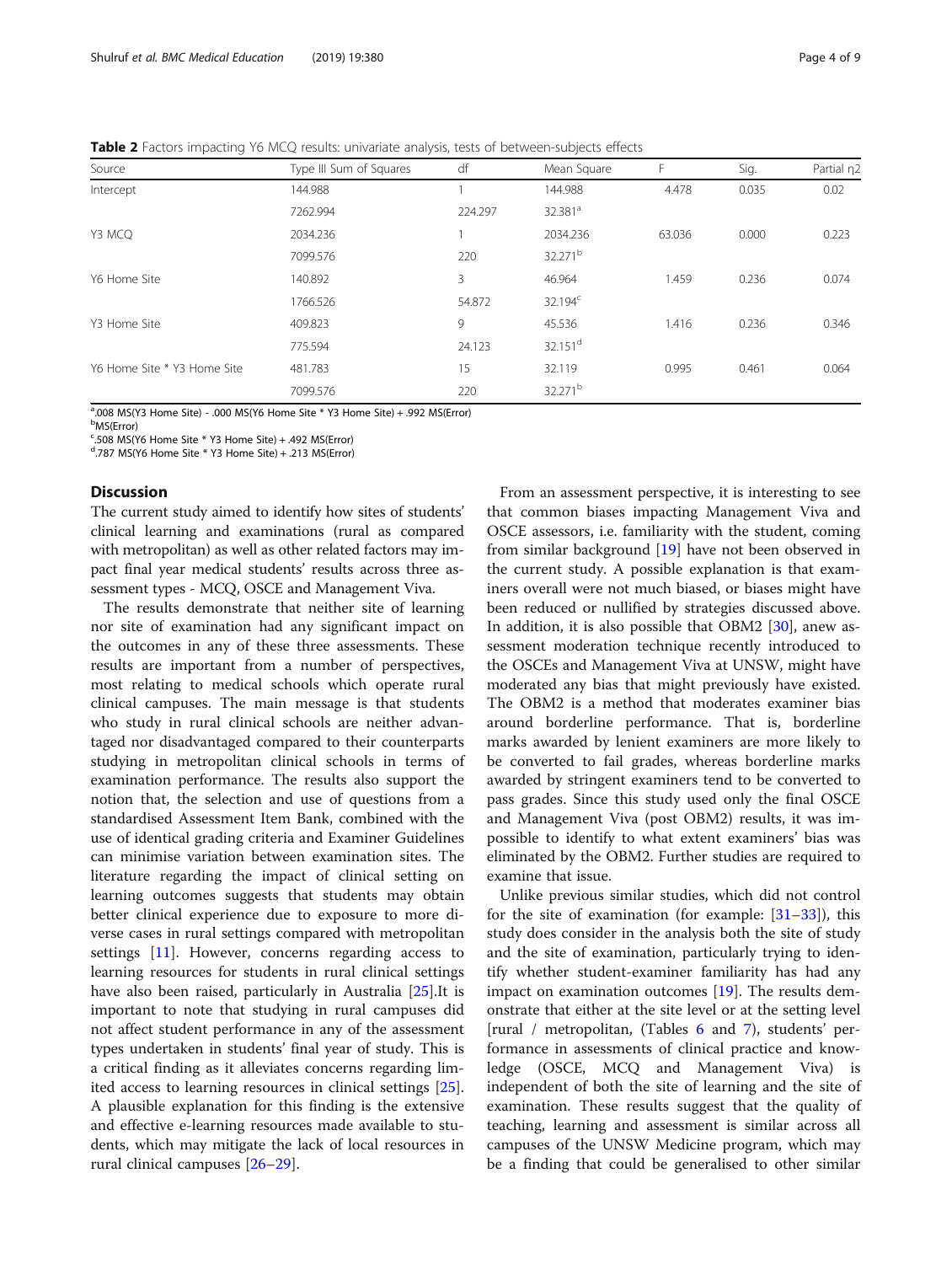<span id="page-4-0"></span>Table 3 Factors impacting Y6 OSCE results: univariate analysis, tests of between-subjects effects

| Source                                     | Type III Sum of Squares | df                 | Mean Square          | F      | Sig.  | Partial $\eta^2$ |
|--------------------------------------------|-------------------------|--------------------|----------------------|--------|-------|------------------|
| Intercept                                  | 117.048                 | $\mathbf{1}$       | 117.048              | 5.177  | 0.024 | 0.029            |
|                                            | 3894.967                | 172.275            | 22.609 <sup>a</sup>  |        |       |                  |
| Y3 MCQ                                     | 0.175                   | $\mathbf{1}$       | 0.175                | 0.008  | 0.930 | $\circ$          |
|                                            | 3880.973                | 171                | 22.696 <sup>b</sup>  |        |       |                  |
| Y3 OSCE                                    | 404.214                 | $\overline{1}$     | 404.214              | 17.81  | 0.000 | 0.094            |
|                                            | 3880.973                | 171                | 22.696 <sup>b</sup>  |        |       |                  |
| Y6 MCQ                                     | 148.939                 | $\mathbf{1}$       | 148.939              | 6.562  | 0.011 | 0.037            |
|                                            | 3880.973                | 171                | 22.696 <sup>b</sup>  |        |       |                  |
| Y6 Management Viva                         | 1087.256                | $\mathbf{1}$       | 1087.256             | 47.906 | 0.000 | 0.219            |
|                                            | 3880.973                | 171                | 22.696 <sup>b</sup>  |        |       |                  |
| Y6 OSCE Site                               | 324.523                 | 6                  | 54.087               | 75.24  | 0.991 | $\mathbf{1}$     |
|                                            | 0.001                   | 0.002              | .719 <sup>c</sup>    |        |       |                  |
| Y3 Home Site                               | 134.219                 | 9                  | 14.913               | 3.674  | 0.500 | 0.982            |
|                                            | 2.473                   | 0.609              | 4.059 <sup>d</sup>   |        |       |                  |
| Y6 Home Site                               | 5.375                   | $\mathbf{1}$       | $\ddot{\phantom{0}}$ |        |       |                  |
|                                            | c.                      | $\rlap{.}^{\rm e}$ |                      |        |       |                  |
| Y6 OSCE Site * Y3 Home Site                | 523.901                 | 25                 | 20.956               | 0.434  | 0.962 | 0.479            |
|                                            | 569.68                  | 11.799             | 48.284 <sup>f</sup>  |        |       |                  |
| Y6 OSCE Site * Y6 Home Site                | 98.392                  | $\overline{4}$     | 24.598               | 0.534  | 0.713 | 0.142            |
|                                            | 593.056                 | 12.878             | 46.0519              |        |       |                  |
| Y3 Home Site * Y6 Home Site                | 10.55                   | $\overline{4}$     | 2.637                | 0.054  | 0.994 | 0.018            |
|                                            | 563.623                 | 11.507             | 48.980 <sup>h</sup>  |        |       |                  |
| Y6 OSCE Site * Y3 Home Site * Y6 Home Site | 553.401                 | 11                 | 50.309               | 2.217  | 0.016 | 0.125            |
|                                            | 3880.973                | 171                | 22.696 <sup>b</sup>  |        |       |                  |

a .006 MS(Y3 Home Site) + .005 MS(Y6 Home Site) + .000 MS(Y6 OSCE Site \* Y3 Home Site) + .002 MS(Y6 OSCE Site \* Y6 Home Site) - .004 MS(Y3 Home Site \* Y6 Home Site) - .002 MS(Y6 OSCE Site \* Y3 Home Site \* Y6 Home Site) + .992 MS(Error)

<sup>b</sup>MS(Error)

c .768 MS(Y6 OSCE Site \* Y3 Home Site) + .982 MS(Y6 OSCE Site \* Y6 Home Site) - .815 MS(Y6 OSCE Site \* Y3 Home Site \* Y6 Home Site) + .066 MS(Error) d .594 MS(Y6 OSCE Site \* Y3 Home Site) + .469 MS(Y3 Home Site \* Y6 Home Site) - .297 MS(Y6 OSCE Site \* Y3 Home Site \* Y6 Home Site) + .234 MS(Error)

<sup>e</sup>Cannot compute the error degrees of freedom using Satterthwaite's method<br>f 927 MS(Y6 OSCE Site \* Y3 Home Site \* Y6 Home Site) + 073 MS(Error)

.927 MS(Y6 OSCE Site \* Y3 Home Site \* Y6 Home Site) + .073 MS(Error)

9.846 MS(Y6 OSCE Site \* Y3 Home Site \* Y6 Home Site) + .154 MS(Error)

<sup>h</sup>.952 MS(Y6 OSCE Site \* Y3 Home Site \* Y6 Home Site) + .048 MS(Error)

medical programs. Further support for this conclusion is presented in the significant association across all main assessments (OSCE, MCQ and Management Viva) in both Year 3 and Year 6.

Despite the encouraging results, this study has a number of limitations, one being the sample size. This analysis included two categorical variables, each consisting of 12 categories. The sample size  $(N = 275)$  employed in this study could be considered too small for such data. However, increasing the size of the dataset by adding more cohorts would further reduce the statistical power of the study, because examinations and some examiners are different across cohorts. The remedy employed in this study was additional analyses, which collapsed sites into two categories (rural/metropolitan) as well as adding a binary variable indicating whether examination site was similar to the learning site (home site). The results of the additional analyses were in line with the underpowered analysis, which enhance our confidence that this study was not susceptible to either type 1 or type 2 statistical errors.

It is noted that extracting information about the reliability or any other psychometric properties of the assessments was outside the scope of this study. The reason for that is that the purpose of this study was to serve overall scores, not psychometric characteristics of the various measures included.

It is also acknowledged that there are a number of factors that could have resulted in differences across rural/ metropolitan sites that were outside the scope of the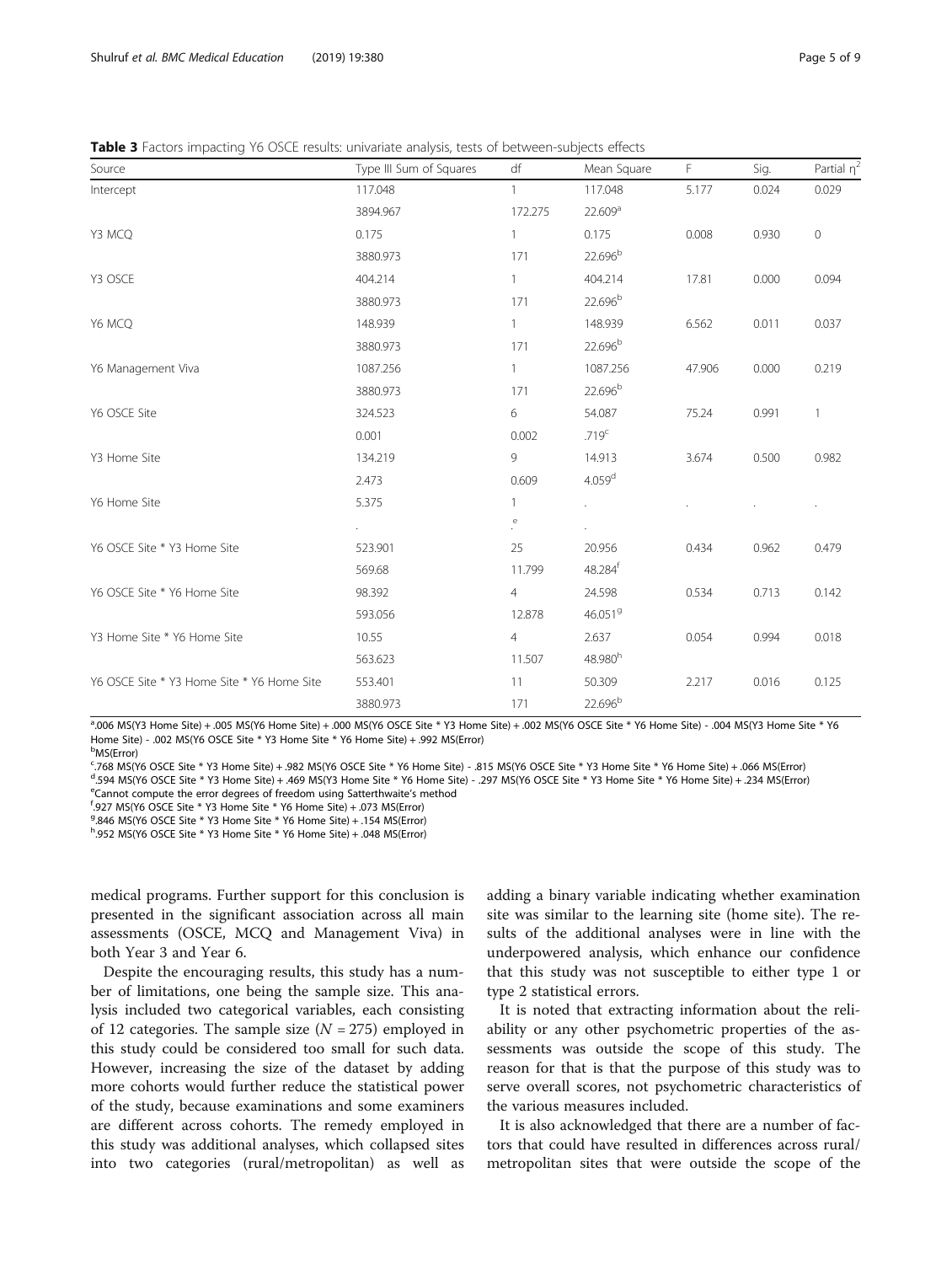a .006 MS(Y3 Home Site) + .005 MS(Y6 Home Site) + .000 MS(Y6 Management Viva Site \* Y3 Home Site) + .003 MS(Y6 Management Viva Site \* Y6 Home Site) - .005 MS(Y3 Home Site \* Y6 Home Site) - .002 MS(Y6 Management Viva Site \* Y3 Home Site \* Y6 Home Site) + .992 MS(Error)

<sup>b</sup>MS(Error) <sup>c</sup>.745 MS(Y6 Management Viva Site \* Y3 Home Site) + .974 MS(Y6 Management Viva Site \* Y6 Home Site) - .864 MS(Y6 Management Viva Site \* Y3 Home Site \* Y6 Home Site) + .145 MS(Error)

d.<br>583 MS(Y6 Management Viva Site \* Y3 Home Site) + .492 MS(Y3 Home Site \* Y6 Home Site) - .372 MS(Y6 Management Viva Site \* Y3 Home Site \* Y6 Home Site) + .297 MS(Error)

end MS(Y6 Management Viva Site \* Y6 Home Site) + .899 MS(Y3 Home Site \* Y6 Home Site) - .884 MS(Y6 Management Viva Site \* Y3 Home Site \* Y6 Home Site) + .054 MS(Error)

f .820 MS(Y6 Management Viva Site \* Y3 Home Site \* Y6 Home Site) + .180 MS(Error)

9.893 MS(Y6 Management Viva Site \* Y3 Home Site \* Y6 Home Site) + .107 MS(Error)

h.972 MS(Y6 Management Viva Site \* Y3 Home Site \* Y6 Home Site) + .028 MS(Error)

current investigation. For example, possible mechanisms or influential factors relating to the association between the locations (rural vs. Metropolitan) and assessment outcomes may be related to difference in examiners' characteristics across sites for example seniority (senior examiners award lower marks than junior examiners), experience in assessing (the more experienced the examiners the lower the marks awarded) [[34\]](#page-8-0). Furthermore, the difference in assessment outcomes may also be related to differences in technical practices applied by different clinicians, which may relate to professional experience [\[35\]](#page-8-0). Nonetheless, exploring the mechanisms underlying the potential biases in assessment outcomes across examination sites was not within the scope of the

current study. Further research is required to address these issues.

#### Conclusions

This study demonstrated that studying in rural clinical schools neither advantages nor disadvantages medical students learning outcomes across a range of the main assessment types in the UNSW Medicine program (MCQ, OSCE and Management Viva). It is suggested that some of the supposed disadvantages inherent in rural campuses, are effectively mitigated by perceived advantages in regard to more intensive interaction with patients and the general and medical communities in those sites, as well as effective e-learning resources and

<span id="page-5-0"></span>

|  |  |  |  | Table 4 Factors impacting Y6 Management Viva results: univariate analysis, tests of between-subjects effects |  |  |
|--|--|--|--|--------------------------------------------------------------------------------------------------------------|--|--|
|--|--|--|--|--------------------------------------------------------------------------------------------------------------|--|--|

| Source                                                | Type III Sum of Squares | df             | Mean Square         | F      | Sig.           | Partial Eta Squared |
|-------------------------------------------------------|-------------------------|----------------|---------------------|--------|----------------|---------------------|
| Intercept                                             | 2.599                   | 1              | 2.599               | 0.061  | 0.806          | $\mathbb O$         |
|                                                       | 7514.343                | 175.596        | 42.793 <sup>a</sup> |        |                |                     |
| Y3 MCQ                                                | 43.184                  | $\mathbf{1}$   | 43.184              | 1.003  | 0.318          | 0.006               |
|                                                       | 7530.942                | 175            | 43.034 <sup>b</sup> |        |                |                     |
| Y3 OSCE                                               | 5.427                   | 1              | 5.427               | 0.126  | 0.723          | 0.001               |
|                                                       | 7530.942                | 175            | 43.034 <sup>b</sup> |        |                |                     |
| Y6 MCQ                                                | 456.106                 | $\mathbf{1}$   | 456.106             | 10.599 | 0.001          | 0.057               |
|                                                       | 7530.942                | 175            | 43.034 <sup>b</sup> |        |                |                     |
| Y6 OSCE                                               | 1834.285                | $\mathbf{1}$   | 1834.285            | 42.624 | $\overline{0}$ | 0.196               |
|                                                       | 7530.942                | 175            | 43.034 <sup>b</sup> |        |                |                     |
| Y6 Management Viva Site                               | 190.866                 | 6              | 31.811              | 1.171  | 0.414          | 0.498               |
|                                                       | 192.759                 | 7.094          | $27.172^c$          |        |                |                     |
| Y3 Home Site                                          | 80.564                  | 9              | 8.952               | 0.264  | 0.979          | 0.081               |
|                                                       | 915.046                 | 27.021         | 33.864 <sup>d</sup> |        |                |                     |
| Y6 Home Site                                          | 23.224                  | $\mathbf{1}$   | 23.224              | 1.754  | 0.377          | 0.584               |
|                                                       | 16.528                  | 1.248          | $13.242^e$          |        |                |                     |
| Y6 Management Viva Site * Y3 Home Site                | 837.784                 | 25             | 33.511              | 1.425  | 0.237          | 0.698               |
|                                                       | 362.808                 | 15.425         | 23.521 <sup>f</sup> |        |                |                     |
| Y6 Management Viva Site * Y6 Home Site                | 51.644                  | $\overline{4}$ | 12.911              | 0.593  | 0.675          | 0.174               |
|                                                       | 244.562                 | 11.228         | 21.7829             |        |                |                     |
| Y3 Home Site * Y6 Home Site                           | 70.709                  | $\overline{4}$ | 17.677              | 0.888  | 0.513          | 0.309               |
|                                                       | 157.758                 | 7.928          | 19.899h             |        |                |                     |
| Y6 Management Viva Site * Y3 Home Site * Y6 Home Site | 134.634                 | 7              | 19.233              | 0.447  | 0.871          | 0.018               |
|                                                       | 7530.942                | 175            | 43.034 <sup>b</sup> |        |                |                     |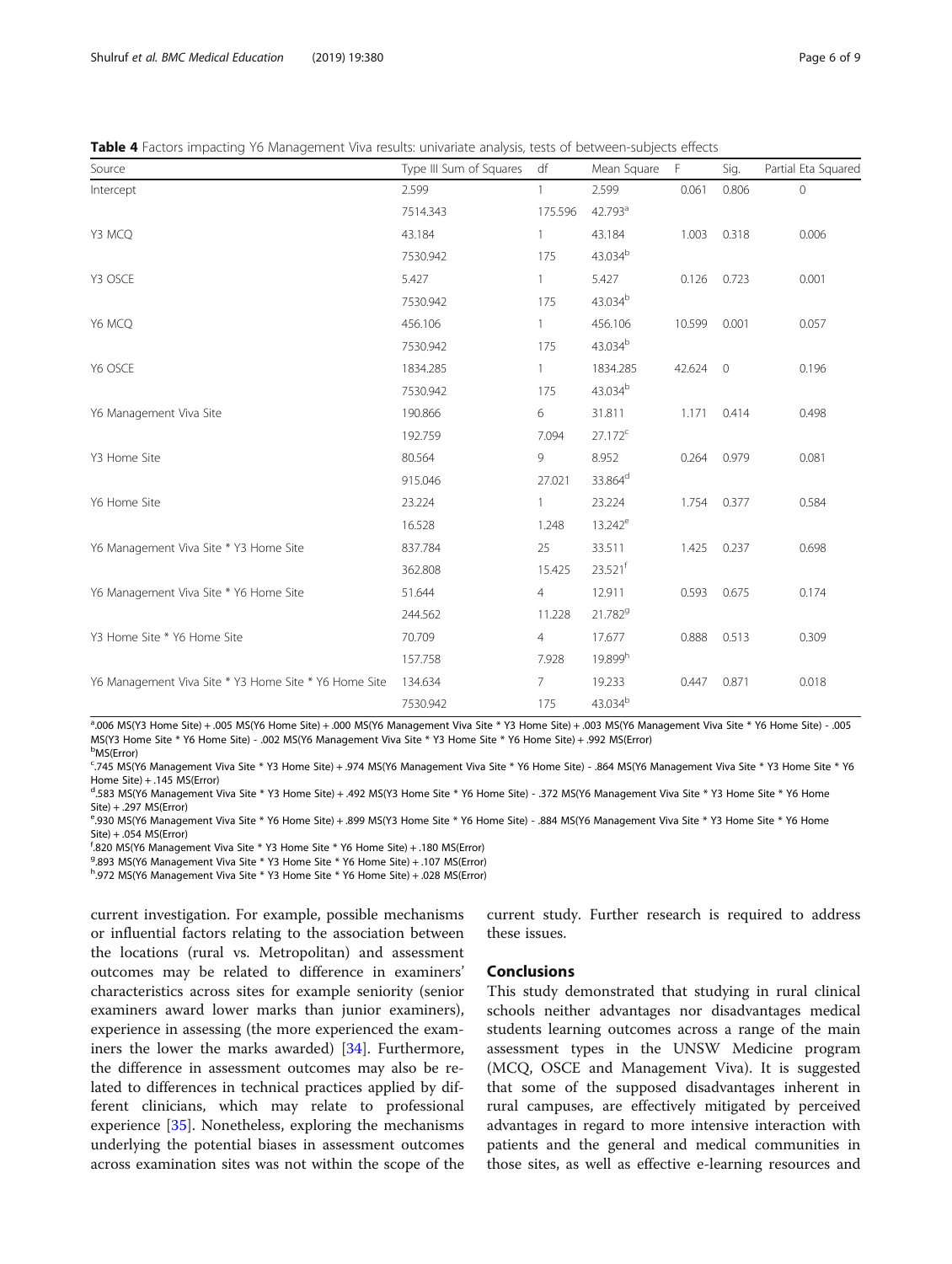<span id="page-6-0"></span>Table 5 Factors impacting Y6 MCQ results: univariate analysis, tests of between-subjects effects

| Source                                        | Type III Sum of Squares | df                 | Mean Square          | F      | Sig.        | Partial Eta Squarec |
|-----------------------------------------------|-------------------------|--------------------|----------------------|--------|-------------|---------------------|
| Intercept                                     | 8.335                   | $\mathbf{1}$       | 8.335                | 0.343  | 0.559       | 0.002               |
|                                               | 5047.759                | 207.435            | 24.334 <sup>a</sup>  |        |             |                     |
| Y3 MCQ                                        | 562.901                 | $\mathbf{1}$       | 562.901              | 22.942 | $\mathbf 0$ | 0.1                 |
|                                               | 5079.02                 | 207                | 24.536 <sup>b</sup>  |        |             |                     |
| Y3 OSCE                                       | 153.033                 | $\mathbf{1}$       | 153.033              | 6.237  | 0.013       | 0.029               |
|                                               | 5079.02                 | 207                | 24.536 <sup>b</sup>  |        |             |                     |
| Y6 OSCE                                       | 213.847                 | $\overline{1}$     | 213.847              | 8.716  | 0.004       | 0.04                |
|                                               | 5079.02                 | 207                | 24.536 <sup>b</sup>  |        |             |                     |
| Y6 Management Viva                            | 179.999                 | $\mathbf{1}$       | 179.999              | 7.336  | 0.007       | 0.034               |
|                                               | 5079.02                 | 207                | 24.536 <sup>b</sup>  |        |             |                     |
| Y6.MCQ.Site.rec                               | 26.778                  | $\mathbf{1}$       | 26.778               | 0.182  | 0.721       | 0.106               |
|                                               | 226.879                 | 1.544              | $146.942^c$          |        |             |                     |
| Y3 Home Site                                  | 136.193                 | 9                  | 15.133               | 0.149  | 0.997       | 0.076               |
|                                               | 1659.112                | 16.376             | $101.315^{d}$        |        |             |                     |
| Y6 Home Site                                  | 67.343                  | 3                  | 22.448               | 0.148  | 0.921       | 0.217               |
|                                               | 242.605                 | 1.599              | 151.696 <sup>e</sup> |        |             |                     |
| Y6.MCQ.Site.rec * Y3 Home Site                | 196.644                 | $\overline{7}$     | 28.092               | 31.16  | 0           | 0.95                |
|                                               | 10.243                  | 11.362             | .902 <sup>f</sup>    |        |             |                     |
| Y6.MCQ.Site.rec * Y6 Home Site                | 56.37                   | $\mathbf{1}$       |                      |        |             |                     |
|                                               |                         | $\cdot^\mathrm{g}$ |                      |        |             |                     |
| Y3 Home Site * Y6 Home Site                   | 471.76                  | 14                 |                      |        |             |                     |
|                                               | $\epsilon$              | $\cdot^9$          |                      |        |             |                     |
| Y6.MCQ.Site.rec * Y3 Home Site * Y6 Home Site | 0.271                   | 1                  | 0.271                | 0.011  | 0.916       | $\overline{0}$      |
|                                               | 5079.02                 | 207                | 24.536 <sup>b</sup>  |        |             |                     |

a .008 MS(Y3 Home Site) + .013 MS(Y6 Home Site) - .001 MS(Y6.MCQ.Site.rec \* Y3 Home Site) + .001 MS(Y6.MCQ.Site.rec \* Y6 Home Site) - .007 MS(Y3 Home Site \* Y6 Home Site) + .002 MS(Y6.MCQ.Site.rec \* Y3 Home Site \* Y6 Home Site) + .985 MS(Error)

<sup>b</sup>MS(Error)

<sup>c</sup>.965 MS(Y6.MCQ.Site.rec \* Y3 Home Site) + 2.090 MS(Y6.MCQ.Site.rec \* Y6 Home Site) - 2.161 MS(Y6.MCQ.Site.rec \* Y3 Home Site \* Y6 Home Site) + .106 MS(Error)<br><sup>d</sup>2.245 MS(Y6.MCQ.Site.rec \* Y3 Home Site) + .844 MS(Y3 Home <sup>e</sup>2.126 MS(Y6.MCQ.Site.rec \* Y6 Home Site) + .521 MS(Y3 Home Site \* Y6 Home Site) - 2.254 MS(Y6.MCQ.Site.rec \* Y3 Home Site \* Y6 Home Site) + .607 MS(Error)<br><sup>f</sup>.974 MS(Y6.MCQ.Site.rec \* Y3 Home Site \* Y6 Home Site) + .026

<sup>g</sup>Cannot compute the error degrees of freedom using Satterthwaite's method

|                       | B       | Std. Error | Beta    |         | Sig. | 95%CI    |        |
|-----------------------|---------|------------|---------|---------|------|----------|--------|
| (Constant)            | 14.170  | 5.376      |         | 2.636   | .009 | 3.580    | 24.759 |
| Y3.MCQ[of]50          | $-.090$ | .145       | $-.032$ | $-.626$ | .532 | $-.375$  | .194   |
| Y3.Clinical[of]50     | .584    | .120       | .262    | 4.879   | .000 | .348     | .820   |
| Y6 MCO                | .211    | .060       | .193    | 3.507   | .001 | .093     | .330   |
| Y6 Management Viva    | .360    | .044       | .430    | 8.223   | .000 | .274     | .446   |
| Y6 Clinical Same Site | .317    | .850       | .075    | .550    | .122 | $-.357$  | 2.991  |
| Y6HomeSiteR/M         | $-.169$ | .644       | $-.012$ | $-262$  | .794 | $-1.438$ | 1.101  |
| Y3 HomeSiteR/M        | 1.728   | .910       | .091    | .898    | .059 | $-.065$  | 3.521  |

Table 6 Factors impacting Y6 OSCE results: linear regression

 $R2 = .558$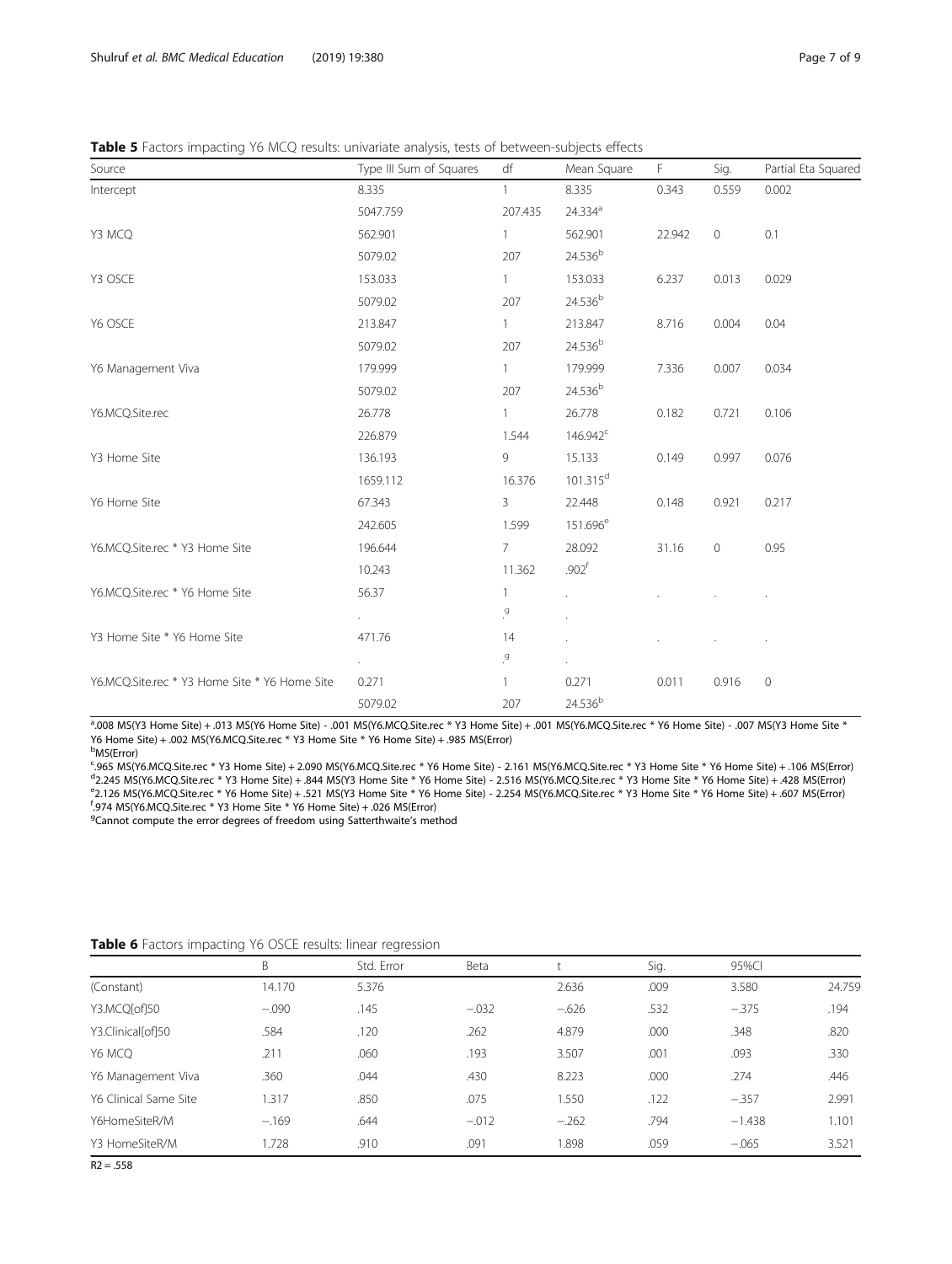|                  | B        | Std. Error | Beta    |          | Sig. | 95%CI     |        |
|------------------|----------|------------|---------|----------|------|-----------|--------|
| (Constant)       | $-2.485$ | 7.113      |         | $-.349$  | .727 | $-16.497$ | 11.526 |
| Y3MCQ            | .262     | .187       | .077    | 1.398    | .163 | $-.107$   | .631   |
| Y3 OSCE          | .129     | .163       | .048    | .793     | .428 | $-.191$   | .450   |
| Y6 MCQ           | .243     | .079       | .185    | 3.074    | .002 | .087      | .398   |
| Y6 OSCE          | .611     | .074       | .511    | 8.215    | .000 | .464      | .758   |
| Y6VivaSameSite   | $-1.262$ | 1.163      | $-.059$ | $-1.085$ | .279 | $-3.554$  | 1.030  |
| Y6 Home Site R/M | 1.592    | .845       | .093    | 885.     | .061 | $-.071$   | 3.256  |
| Y3 Home Site R/M | .315     | 1.207      | .014    | .261     | .794 | $-2.062$  | 2.692  |

<span id="page-7-0"></span>Table 7 Factors impacting Y6 Management Viva results: linear regression

 $R2 = .476$ 

moderation of assessment grades. The results of this study also support that the selection and use of questions from a standardised Assessment Item Bank, combined with the use of identical grading criteria and Examiner Guidelines can minimise variation between examination sites. Further studies may examine in more detail the specific factors that enable the success of rural medical training.

#### Abbreviations

MCQ: Multiple Choice Questions; OSCE: Objective Structured Clinical Examination; UNSW: University of New South Wales

#### Acknowledgements

The authors express their gratitude to Ms. Petrina Choong for helping with the data management.

#### Authors' contributions

BS has initiated the study, designed the methodology, analysed the data interpreted the results and contributed to the writing; GV has contributed to the interpretation of the results and to the writing of the manuscript; LF has contributed to the interpretation of the results and to the writing of the manuscript; AO has contributed to the interpretation of the results and to the writing of the manuscript; PH has contributed to the interpretation of the results and to the writing of the manuscript; ST has contributed to the interpretation of the results and to the writing of the manuscript. All authors have read and approved the manuscript.

#### Funding

This study was not funded by any agency.

#### Availability of data and materials

Data may be available by request submitted to the corresponding author, subject to the approval the Human Research Ethics Committee of the University of New South Wales.

#### Ethics approval and consent to participate

Ethics approval for this study was granted by the Human Research Ethics Committee of the University of New South Wales (reference, HC15421, HREAPG: Health, Medical, Community and Social). The ethics approval waives the need to seek participants' consent.

#### Consent for publication

This study used administrative data held by UNSW Medicine. The ethics approval did not request any participants consent for either using the data for the research or for publication, thus no consent was obtained.

#### Competing interests

Boaz Shulruf is a member of the editorial board (Associate Editor) of this journal; All other authors report no conflicts of interest. The authors alone are responsible for the content and writing of this article.

#### Received: 29 May 2019 Accepted: 30 September 2019 Published online: 18 October 2019

#### References

- 1. Hay M, Mercer A, Lichtwark I, Tran S, Hodgson W, Aretz H, Armstrong E, Gorman D. Selecting for a sustainable workforce to meet the future healthcare needs of rural communities in Australia. Adv Health Sci Educ. 2017;22:533. <https://doi-org.ezproxy.auckland.ac.nz/10.1007/s10459-016-9727-0>.
- 2. Raghavan M, Martin B, Burnett M, Aoki F, Christensen H, MacKalski B, Young D, Ripstein I. Multiple mini-interview scores of medical school applicants with and without rural attributes. Rural Remote Health. 2013;13(2):2362.
- 3. Raymond G, Vinson J. Clinical medical education in rural and underserved areas and eventual practice outcomes: a systematic review and metaanalysis. Educ Health. 2017;30(2):146–55.
- 4. Somporn P, Ash J, Walters L. Stakeholder views of rural community-based medical education: a narrative review of the international literature. Med Educ. 2018;52(8):791–802.
- 5. O'Sullivan B, McGrail MR, Russell DJ, Walker J, Chambers H, Major L, Langham R. Duration and setting of rural immersion during the medical degree relates to rural work outcomes. Med Educ. 2018;52(8):803–15.
- 6. Crump A, Jeter K, Mullins S, Shadoan A, Ziegler C, Crump W. Rural medicine realities: the impact of immersion on urban-based medical students. J Rural Health. 2019;35(1):42–8.
- 7. Playford D, Ngo H, Gupta S, Puddey I. Opting for rural practice: the influence of medical student origin, intention and immersion experience, vol. 207; 2017.
- 8. Tate R, Aoki F. Rural practice and the personal and educational characteristics of medical students: survey of 1269 graduates of the University of Manitoba. Can Fam Physician. 2012;58(11):e641–8.
- 9. McKillop A, Webster C, Bennett W, O'Connor B, Bagg W. Encourages and discouragers affecting medical graduates' choice of regional and rural practice locations. Rural Remote Health. 2017;17(4):4247.
- 10. Greenhill J, Walker J, Playford D. Outcomes of Australian rural clinical schools: a decade of success building the rural medical workforce through the education and training continuum. Rural Remote Health. 2015;15(3): 2991.
- 11. Barrett F, Lipsky M, Nawal L. The impact of rural training experiences on medical students: a critical review. Acad Med. 2011;82(2):259–63.
- 12. Kent M, Verstappen A, Wilkinson T, Poole P. Keeping them interested: a national study of factors that change medical student interest in working rurally. Rural Remote Health. 2018;18(4):4872.
- 13. Crump W, Fricker S, Ziegler C, Wiegman D, Rowland M. Rural track training based at a small regional campus: equivalency of training, residency choice, and practice location of graduates. Acad Med. 2013;88(8):1122–8.
- 14. Crampton P, McLachlan J, Illing J. A systematic literature review of undergraduate clinical placements in underserved areas. Med Educ. 2013; 47(10):969–78.
- 15. Worley P, Condon J, Prideaux D. Student academic performance in rural clinical schools: the impact of cohort size and competition AU - Condon, Brendan P. Med Teach. 2017;39(3):262–8.
- 16. Waters B, Hughes J, Forbes K, Wilkinson D. Comparative academic performance of medical students in rural and urban clinical settings. Med Educ. 2006;40(2):117–20.